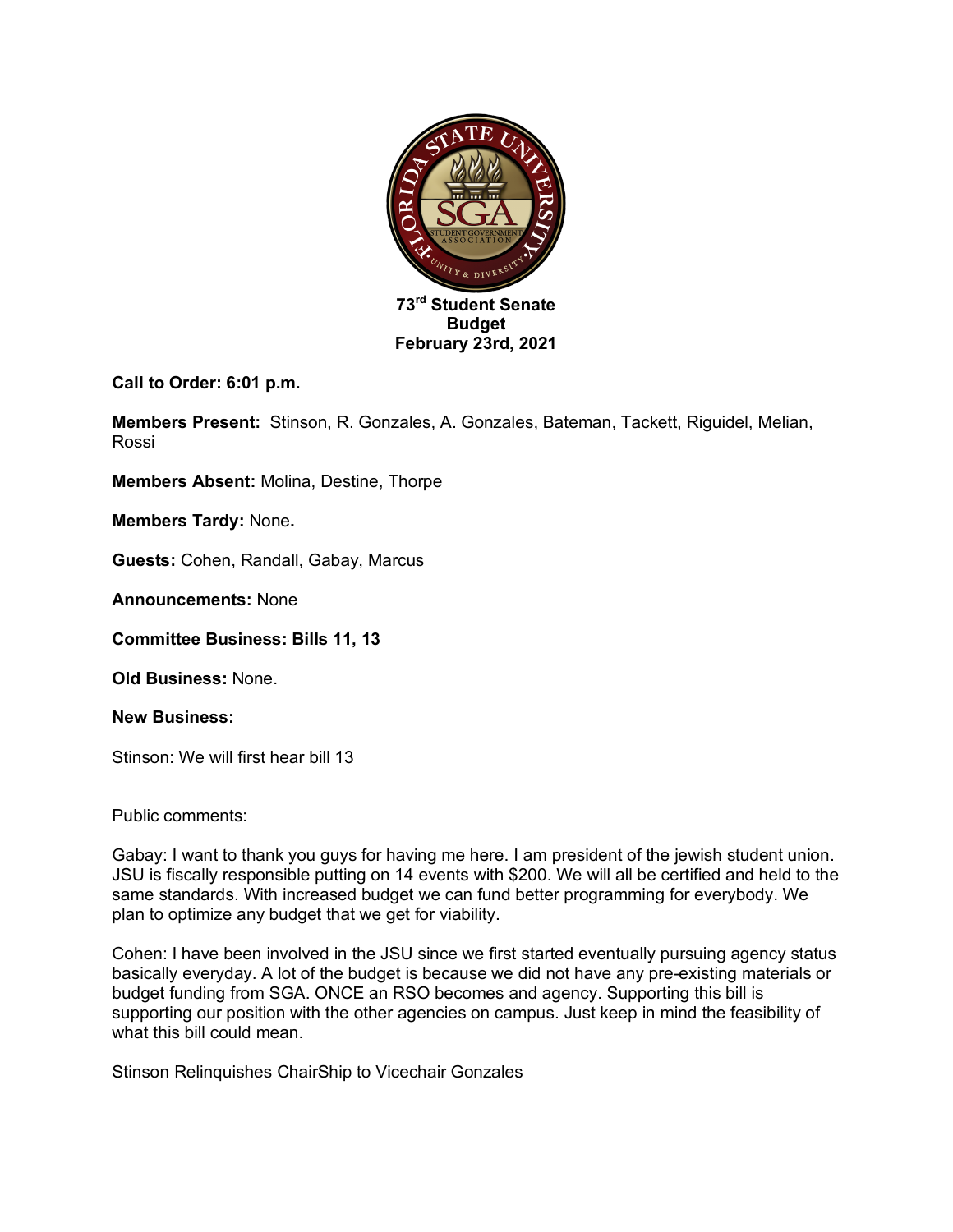Randall: The main thing I wanted to do is preface and say how much this is of a long time coming it's been in the work for about 8 months. This happened after conversations with pretty much everyone involved in this process and this is a collective effort in a cultural hub and have that impact.

Stinson: working with Shayna and Randall on this has been great and it is something that is long overdue and alot of these people are looking for a home and it is something that could serve in that capacity. We typically have no really had that chance to offer alot to our students and with this bill we can make a great impact.

Sponsors yield with 2:45

*Rigiduel moves to enter round table Bateman seconds*

Rigiudauel: did the JSU once have agency status?

Randall: it was up until 10 years ago if not more. It's been a little over a decade.

Rigiduel: why did it get moved down?

Randall: there was a statute for a revision committee and they thought at the time the committee was not performing well at all so they moved it down. But that does not speak to how they are doing now i mean they have had 14 events in the past semester.

Rigiduel: What will happen to the prominent RSOs like Hillel?

Randall: The advisory council really helped with this. It is created to ensure a mutual collaboration among a RSO that may be an ally of the jewish community, so they would apply to be in the advisory council and they talk about issues the community is facing and they have the opportunity to really dissect how this agency works. We have given this council powers to ensure transparency. We have also given powers to remove people with a ⅔ majority of the council.Any interested RSO can apply

Bateman: When we wrote the proviso language for budget I was worried about this because I ensured to itemize which agency directors got OPS so there are no conflicts in the proviso language so our budget would not be thrown out of whack , just wanted to make sure we followed up on that

Rigudel: Does that mean that any identity based RSO claims agency status in the future?

Bateman: theoretically yea because we are determining that threshold

Randall: The same way that the VSU became an agency the JSU is now doing because the culture is there, the population is there it shows true intentions

A. Gonzalez: I wanna say I was really uncomfortable when one of the sponsors said that this is one of the other agencies but better but it made me feel not good but with that said my main issue with this is that at the end of the day it can be cultural or religious or whatever it is. Anything that effects the muslim palestinian arab community is not attatched to this bill. The only way that it would be okay is if we also made an arab student union that allows representation of the entire student body.It looks that we are choosing. I think it is very disrespectful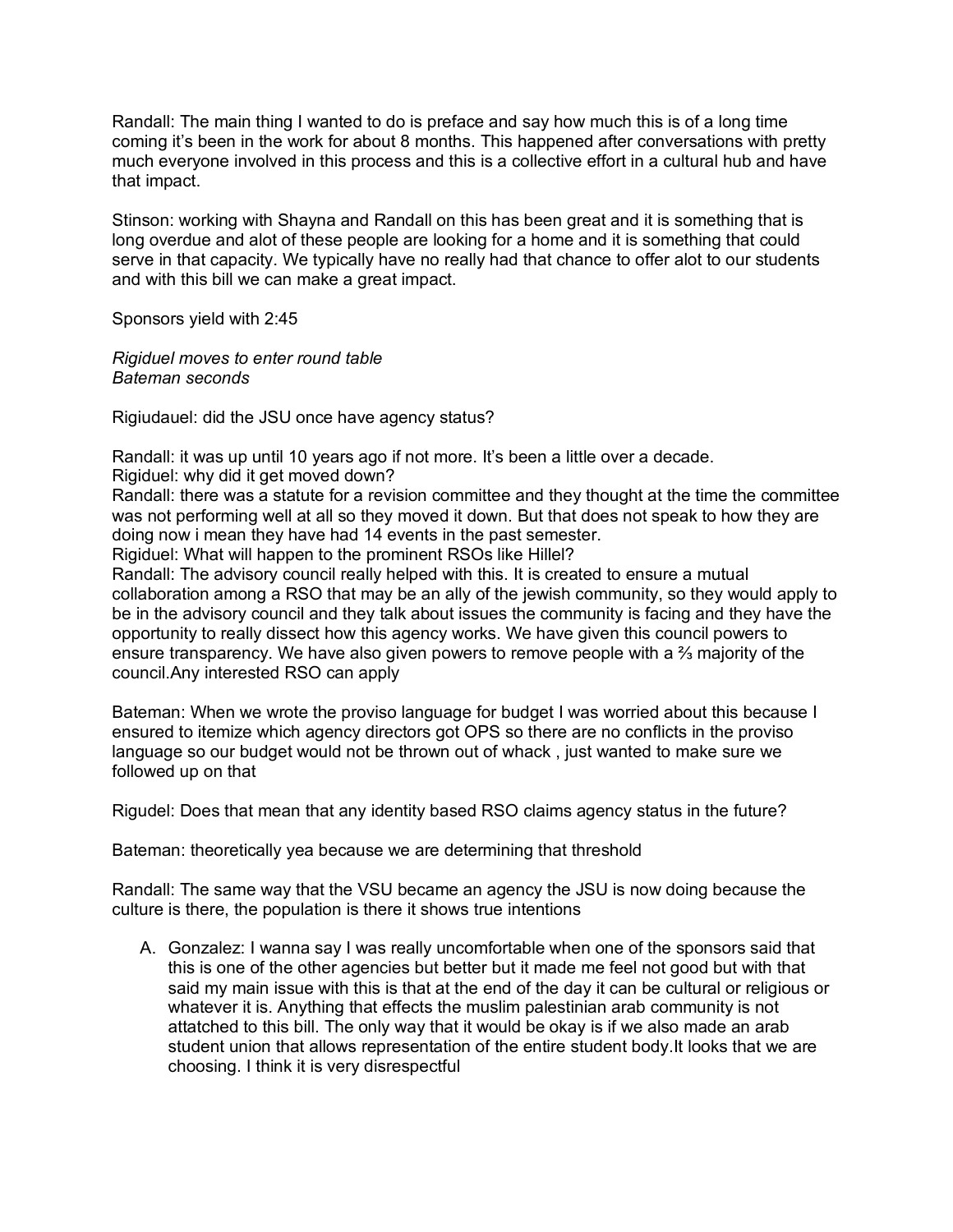Rigiduel: I dont think they meant any disrespect at all I just want RSOs to come to us, I dont think they meant to be disrespectful

A gonzalez: you have to understand that this is a body that when SJP comes there are always issues about fiscal responsibility.

Rigiduel: If other committee members are okay with this i am okay with attaching all other Student unions and RSOs on campus

## *Bateman moves too call the questions Rigiduel: seconds*

Randall: We think it is really important and the impact of the budget will be minimal. Just as a preface to everything else yall have said is that people reached out to student sof the arab and muslim community and there was no interest. If the arab student union wishes to go through this process you guys should consider them the same. It connects community and culture. When there is acommunity there is oppressed they need to get that representation.

Roll Call Vote:

Bateman: Yes Stinson: Yes Rigiduel: Yes Tackett: No A Gonzalez: No Rossi: Yes Melian: Yes

Bill 13 passes with 5 yesand 2 no

Relinquish chairship

Stinson: Now we will hear Bill 11

Marcus: before I was a senator this was an issue and now that I am here as a senator I wrote this bill that will install changing tables in both men and womens bathrooms. I already checked and saw that there were already changing tables but we do need more. Gender neutral bathrooms typically have them but not every building has them.

## *Tackett moves to enter round table R Gonzales Seconds*

Tackett: I fully support this bill and from personal experience it would absolutely help the community and it helps alot of people.

Bateman: I think we heard something about this on sweepings. I said during this if i made 150 drills and some concrete screws but if that how much it costs ill support it in sweepings I just think it's a lot of money. I am kinda joking guys

*R Gonzales moves to call the question*